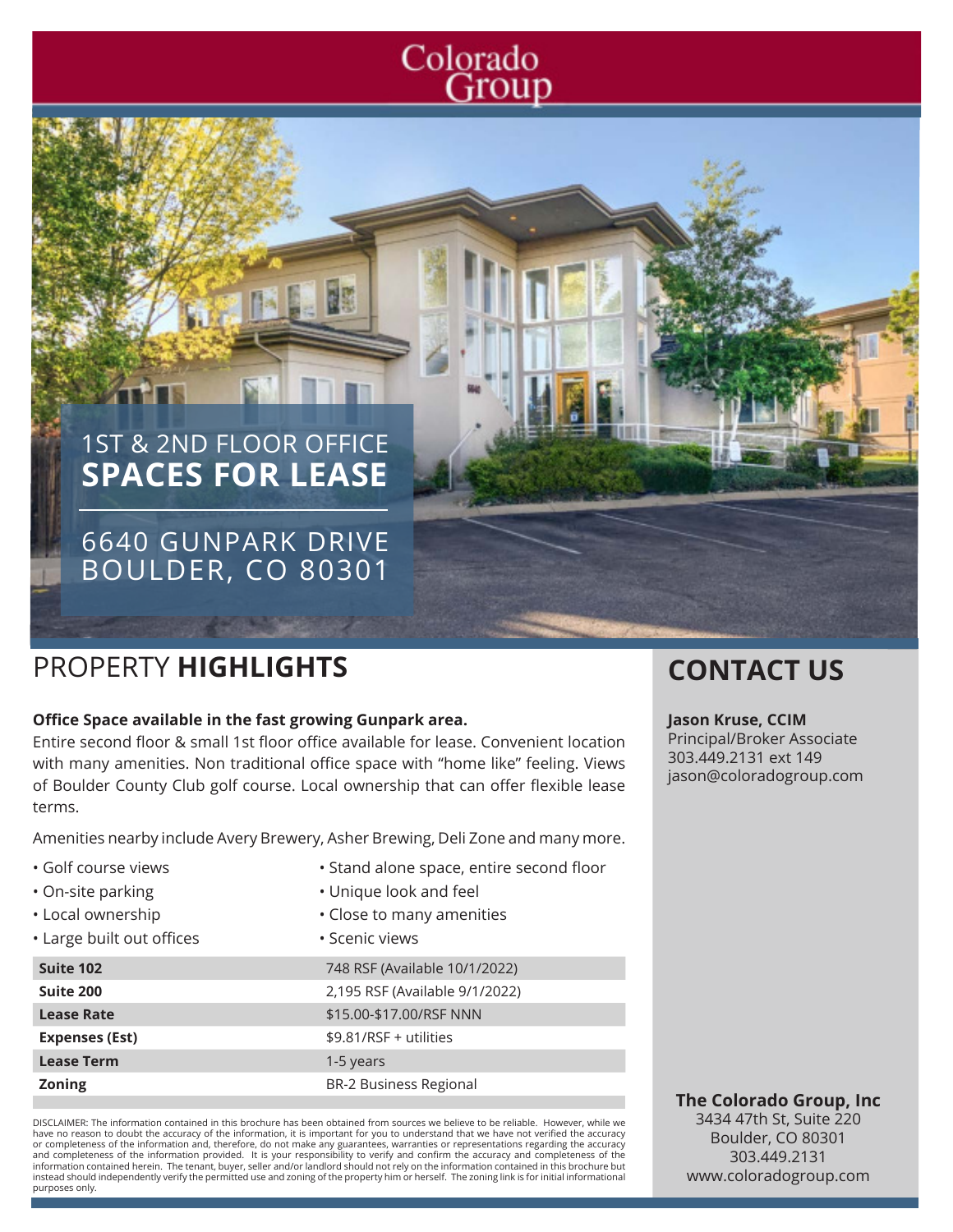#### OFFICE SPACE FOR LEASE 6640 GUNPARK DRIVE, BOULDER, CO 80301

# Colorado<br>Group

#### PROPERTY **PHOTOS**



**The Colorado Group, Inc. | 3434 47th St, Suite 220, Boulder, CO 80301 | 303-449-2131 | www.coloradogroup.com** \* For a complete disclaimer, please see page one of this brochure.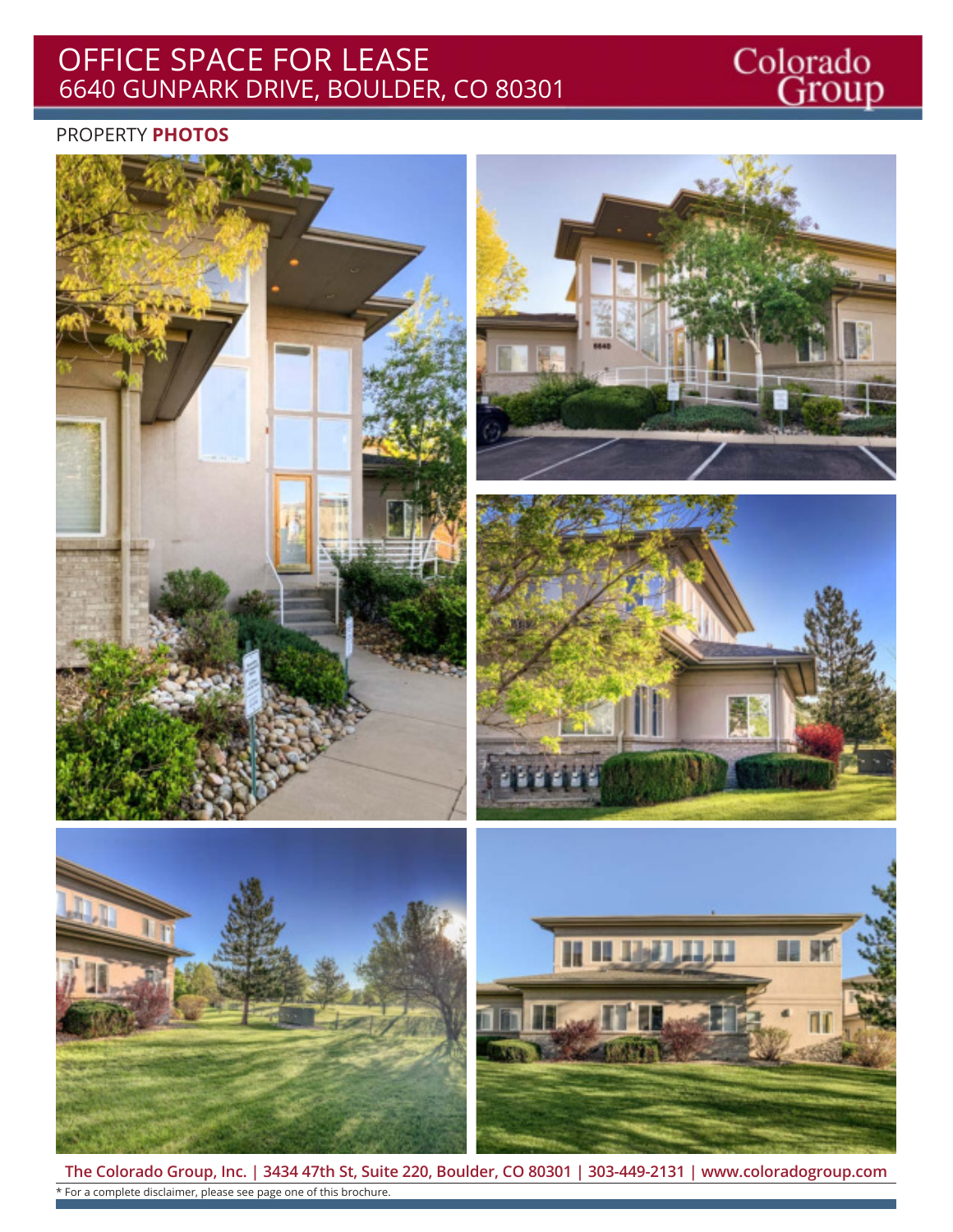## OFFICE SPACE FOR LEASE 6640 GUNPARK DRIVE, BOULDER, CO 80301

Colorado<br>Group

#### PROPERTY **FLOOR PLAN - SUITE 200**





**The Colorado Group, Inc. | 3434 47th St, Suite 220, Boulder, CO 80301 | 303-449-2131 | www.coloradogroup.com** \* For a complete disclaimer, please see page one of this brochure.